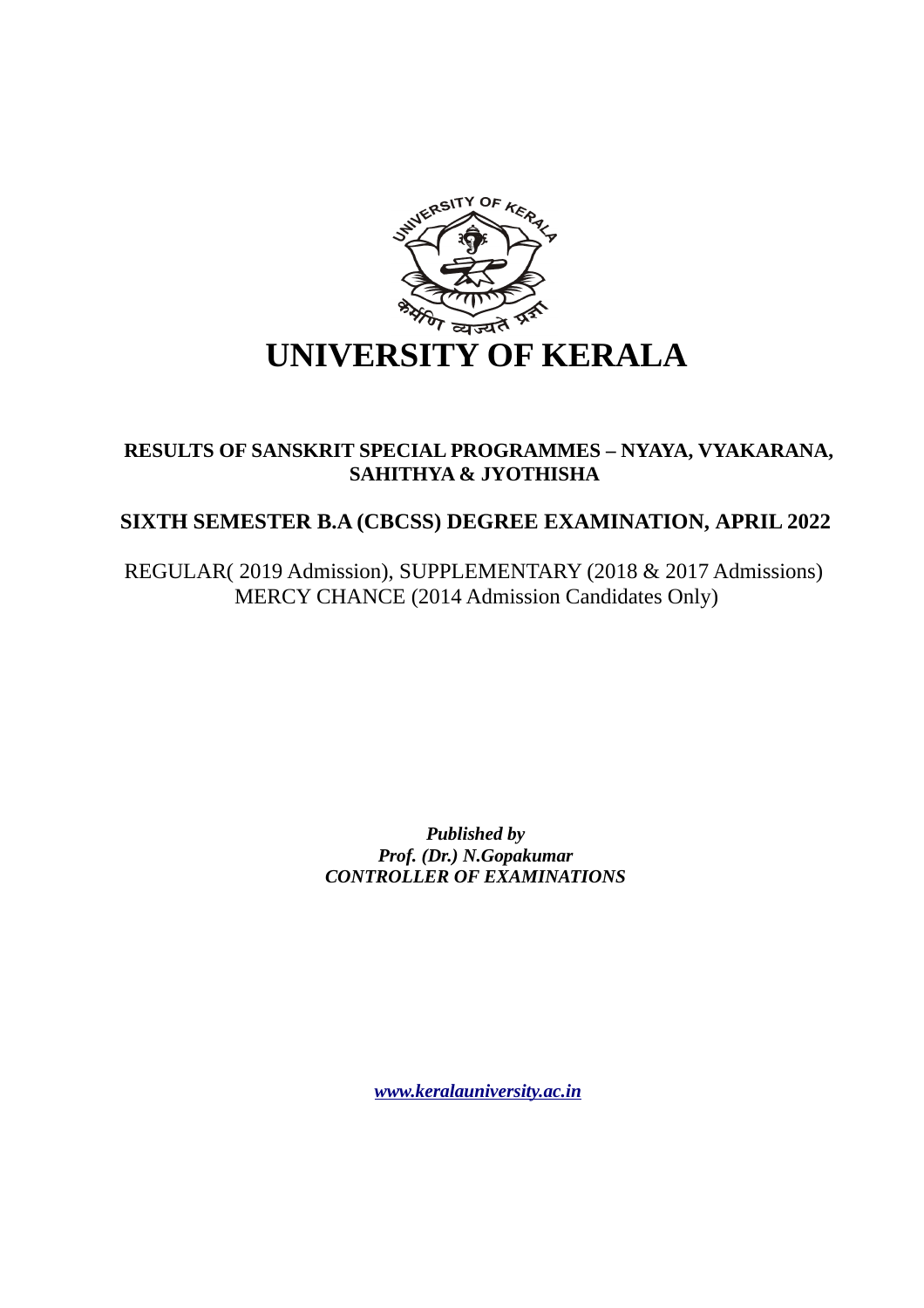Not to be published before **06.06.2022**



### **UNIVERSITY OF KERALA**

### **Notification**

 **The following is the Provisional list of Candidate Codes of the successful candidates of the Final Semester B.A Degree Examination April 2022 (2019Admission-Regular, 2018 &2017 Admissions-Supplementary, 2014 Admission Mercy Chance) of the FDP in Arts under CBCS System, as declared by the Board of Examiners.**

**Course Pass means the Candidate has successfully completed FDP in Arts under CBCS System.**

**All Pass is the result of Sixth Semester April 2022 alone.**

**Passed in Parts means either the candidate has not obtained a separate minimum of E grade in CE and ESE and /or has not obtained a minimum SCPA of 4.00.**

**(a)From 2015 Admission onwards, a student has to score a minimum 35% marks each for ESE & CE for a course pass. However, 40% in aggregate (CE + ESE) is required for a semester pass.**

 **( b) For the successful completion of a semester, (for 2014 Admission candidates) a student has to score a minimum SCPA of 4.00(E Grade)[A minimum of 40% (E Grade) is required for passing a course with a separate minimum of 40% (E Grade) for Continuous Evaluation and End semester Evaluation.**

- **For the successful completion of a Semester, a student has to score a minimum SCPA - E Grade.**
- **Draft of the Sixth Semester marklists and Consolidated marklists will be made available in the University Website. Candidates can make use of the draft marklist for applying for Scrutiny and Revaluation.**
- **The last date for applying scrutiny & revaluation through offline mode is 18.06.2022.**

**University Buildings,** 

**Thiruvananthapuram, Sd/-**

**Dated: 06.06.2022 Controller of Examinations**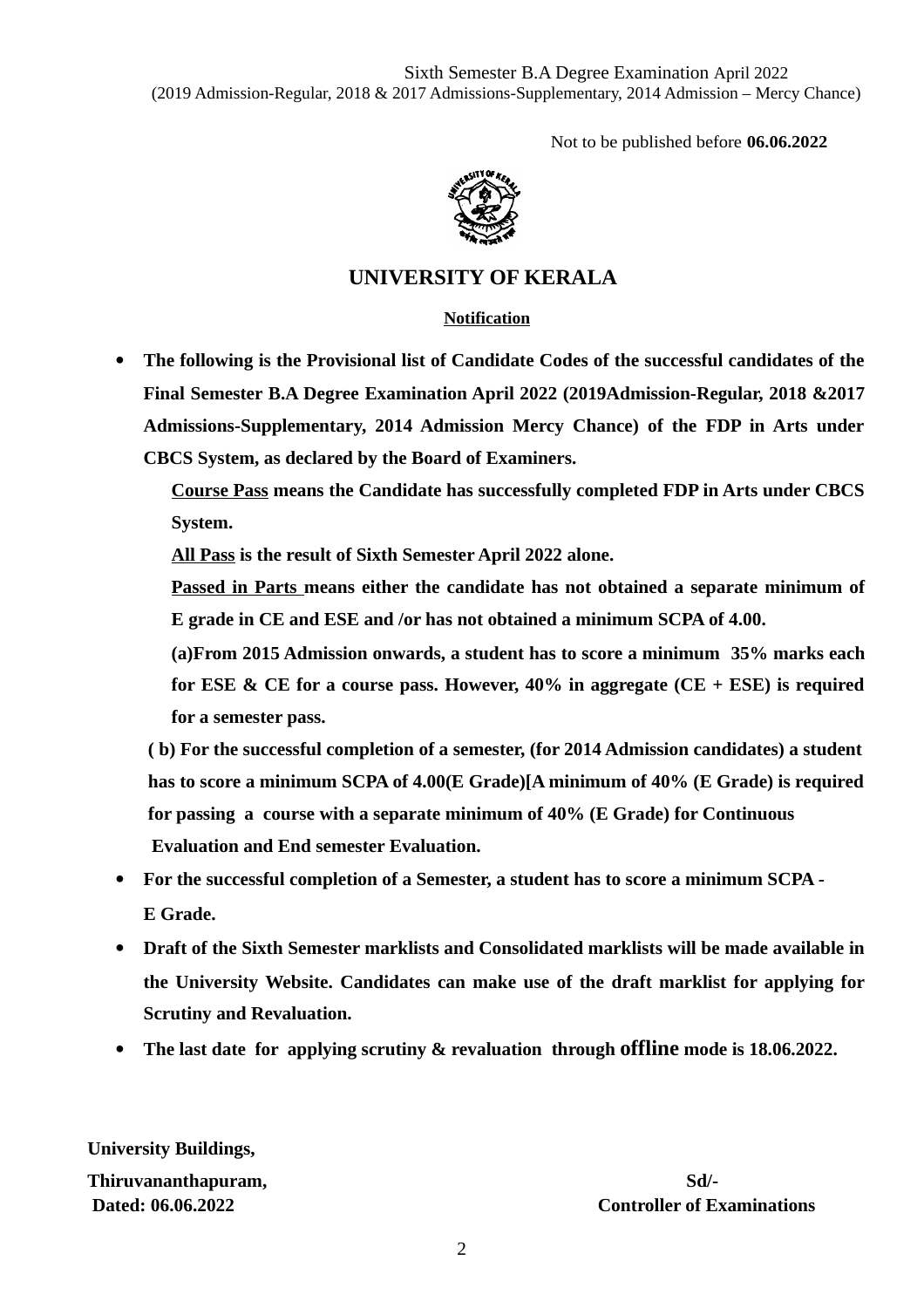

### **UNIVERSITY OF KERALA**

**No.CBCS BA/2022** Thiruvananthapuram Dated: 06.06.2022

### **SYNDICATE – IN – CIRCULATION**

**The results of Sanskrit Special programmes - Nyaya, Sahitya, Vyakarana & Jyothisha of the Sixth Semester B.A Degree Examination, (2019 Admission-Regular, 2018 & 2017 Admissions-Supplementary, 2014 Admission Mercy Chance) as declared by the respective Board of Examiners are given below.**

| 2017 Scheme                                   |            |          |               |            |
|-----------------------------------------------|------------|----------|---------------|------------|
| Programme                                     | Registered | Appeared | <b>Passed</b> | Percentage |
| <b>B.A.Sanskrit Special</b><br>Jyothisha(118) | 23         | 15       | 9             | 60.00      |

| 2014 Scheme                                |            |                 |               |            |  |
|--------------------------------------------|------------|-----------------|---------------|------------|--|
| <b>Programme</b>                           | Registered | <b>Appeared</b> | <b>Passed</b> | Percentage |  |
| B.A. Sanskrit Special -<br>Nyaya (113)     | 27         | 18              | 16            | 88.89      |  |
| B.A. Sanskrit Special -<br>Vyakarana (114) | 30         | 20              | 11            | 55.00      |  |
| B.A. Sanskrit Special -<br>Sahithya(117)   | 25         | 23              | 10            | 43.48      |  |

# **CONSOLIDATED STATISTICS**

#### **2014 Scheme**

| Programme                                  | <b>Registered</b> | Appeared | Passed | Percentage |
|--------------------------------------------|-------------------|----------|--------|------------|
| B.A. Sanskrit Special -<br>Nyaya (113)     | 27                | 18       | 6      | 33.33      |
| B.A. Sanskrit Special -<br>Vyakarana (114) | 30                | 20       |        | 35.00      |
| B.A. Sanskrit Special -<br>Sahithya(117)   | 25                | 23       | 8      | 34.78      |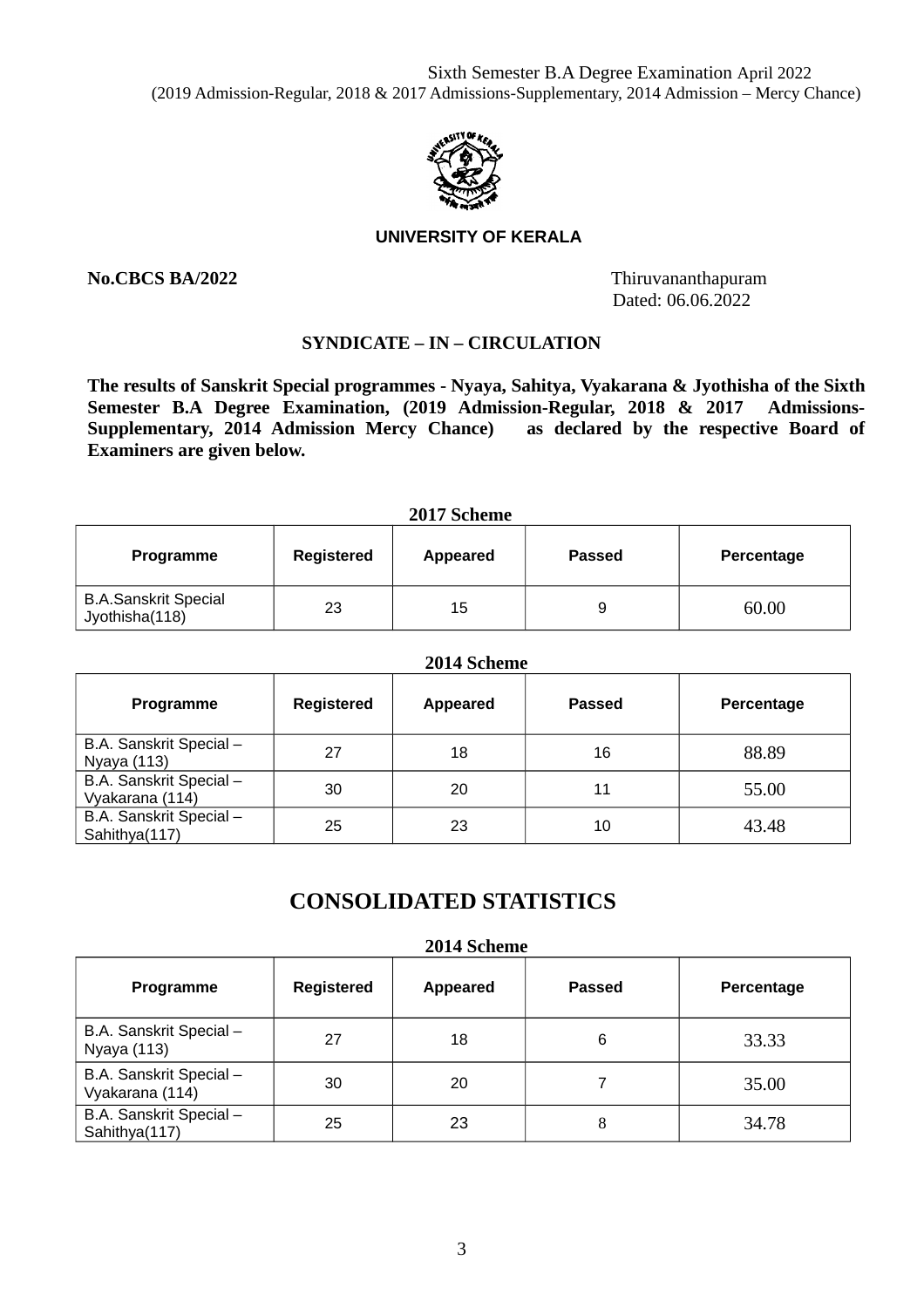### Sixth Semester B.A Degree Examination April 2022 (2019 Admission-Regular, 2018 & 2017 Admissions-Supplementary, 2014 Admission – Mercy Chance)

| 2017 Scheme                                   |            |    |               |            |  |
|-----------------------------------------------|------------|----|---------------|------------|--|
| Programme                                     | Registered |    | <b>Passed</b> | Percentage |  |
| <b>B.A.Sanskrit Special</b><br>Jyothisha(118) | 23         | 15 |               | 20.00      |  |

 **Sd/- Controller of Examinations** 

University Buildings, Thiruvananthapuram, Dated: 06.06.2022